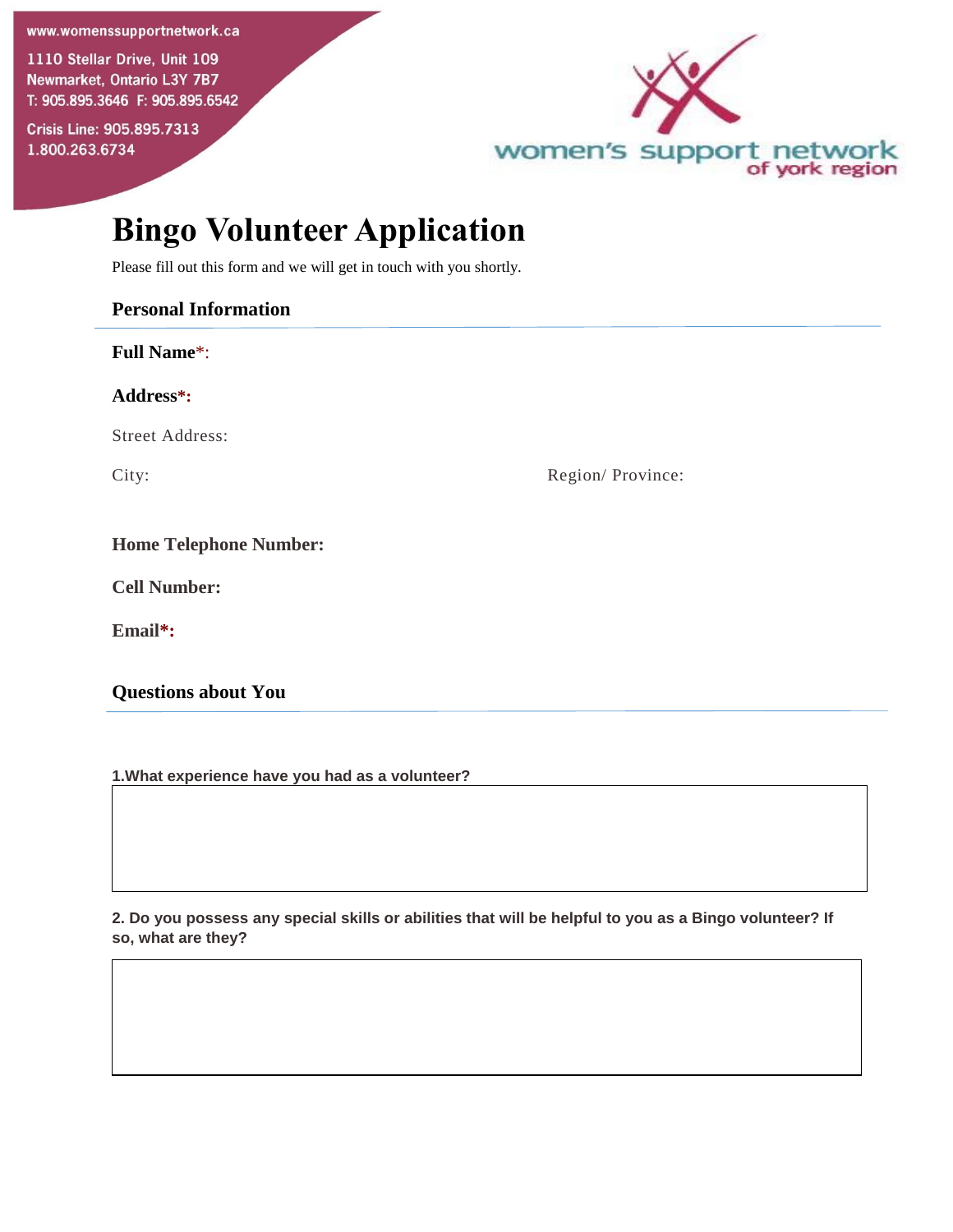**3. Why do you wish to volunteer with Women's Support Network?**

**4. How did you find out about the Women's Support Network?**

## **References**

We require 3 references be submitted with your application. Please complete the section below and let your references know we will be contacting them.

| <b>Reference Name:</b>                           |  |
|--------------------------------------------------|--|
| <b>Telephone Number:</b>                         |  |
| <b>Email Address:</b>                            |  |
| Is this a personal or<br>professional reference? |  |
| If professional, what was<br>their position?     |  |